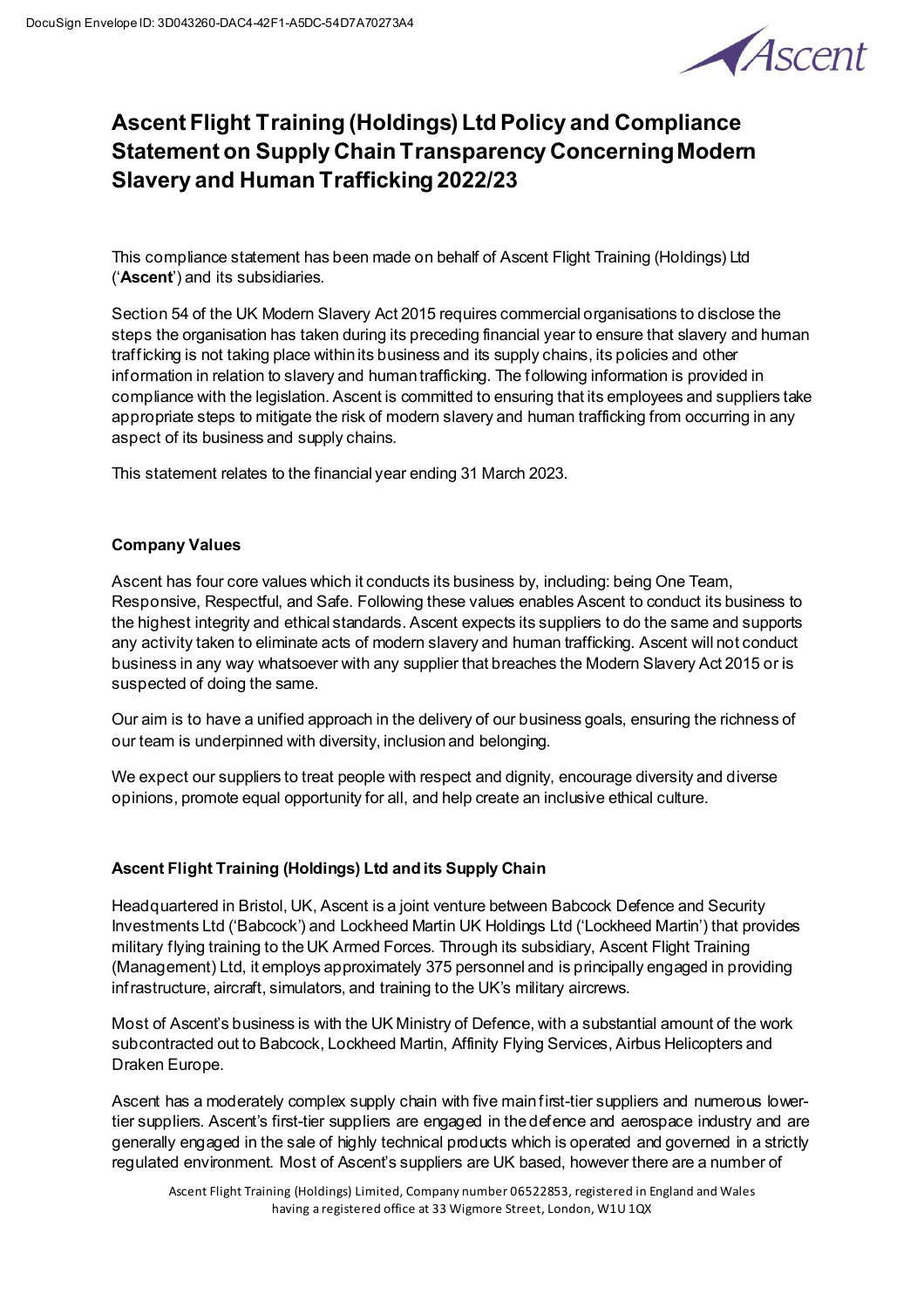

suppliers who operate out of countries outside of the UK and are located in Europe, South America, the US and Canada. Consequently, we believe that our exposure to the risks of modern slavery is low within our own business and supply chain. However, Ascent operates a robust contract management function which endeavours to ensure that all supply chains adhere to UK legislation to the best of its knowledge and will put in place any additional measures should they be required to maintain compliance. Furthermore, Ascent liaises with members of its shareholder companies to further ensure that compliance to the legislation retains its currency.

## **Selection of Suppliers**

Ascent verifies product supply chains primarily through a competitive process and through negotiations with non-competitive suppliers. Ascent's non-competitive contracts are negotiated with subsidiaries of Ascent's joint venture shareholders who have their own slavery and human trafficking statements1 . Similarly, we ensure that our aircraft service providers similarly have a compliant antislavery statement in place. This provides Ascent certainty that the Competitive and non-competitive first tier suppliers follow the rules and regulations of the Modern Slavery Act 2015 and flow this down their own supply chains.

The selection of competitive suppliers is subject to Ascent's procurement process, which is being rewritten for 2022 to provide greater focus on social value and sustainability in our secondary tier of contracts and will include compliance with the Act. We are also required to comply with a Ministry of Defence procurement code of practice.

We recognise our responsibility for upholding and protecting the human rights of our employees and other individuals with whom we deal in our operations, and we welcome the opportunity to ensure that a culture of respect for and promotion of human rights is embedded throughout our business which can be demonstrated by our commitment to ethical conduct in everything we do.

# **Our Policy**

Ascent are firmly committed to ensuring that there is no modern slavery or human trafficking in our supply chains or in any part of our business. Our Anti-slavery Policy reflects our commitment to acting ethically and with integrity in all our business relationships and to implementing and enforcing effective systems and control to ensure slavery and human trafficking is not taking place anywhere in our supply chains. Our recruitment and people management processes are designed to ensure that all employees are legally entitled to work in the UK and we have processes in place to safeguard employees from any abuse or coercion.

Furthermore, Ascent are committed to progressive corporate social responsibility, which complements our core business strategy and values. We have enshrined our promise to ensure that social considerations, including the safeguarding of human rights, promoting equality, diversity, inclusion and belonging, and the championing of ethical practices are considered at the forefront of our business, and these are extended to all staff through our Code of Ethics and Conduct Policy. Our corporate social responsibility commitments are also reflected in the updated Ascent Business Plan for 2022-2023.

<sup>1</sup> Babcock's statement[: www.babcockinternational.com/sustainability/modern-slavery-transparency](http://www.babcockinternational.com/sustainability/modern-slavery-transparency-statements/)[statements/](http://www.babcockinternational.com/sustainability/modern-slavery-transparency-statements/)

Lockheed Martin's statement[: www.lockheedmartin.com/en-us/who-we-are/ethics/human](http://www.lockheedmartin.com/en-us/who-we-are/ethics/human-trafficking.html)[trafficking.html](http://www.lockheedmartin.com/en-us/who-we-are/ethics/human-trafficking.html)

Ascent Flight Training (Holdings) Limited, Company number 06522853, registered in England and Wales having a registered office at 33 Wigmore Street, London, W1U 1QX